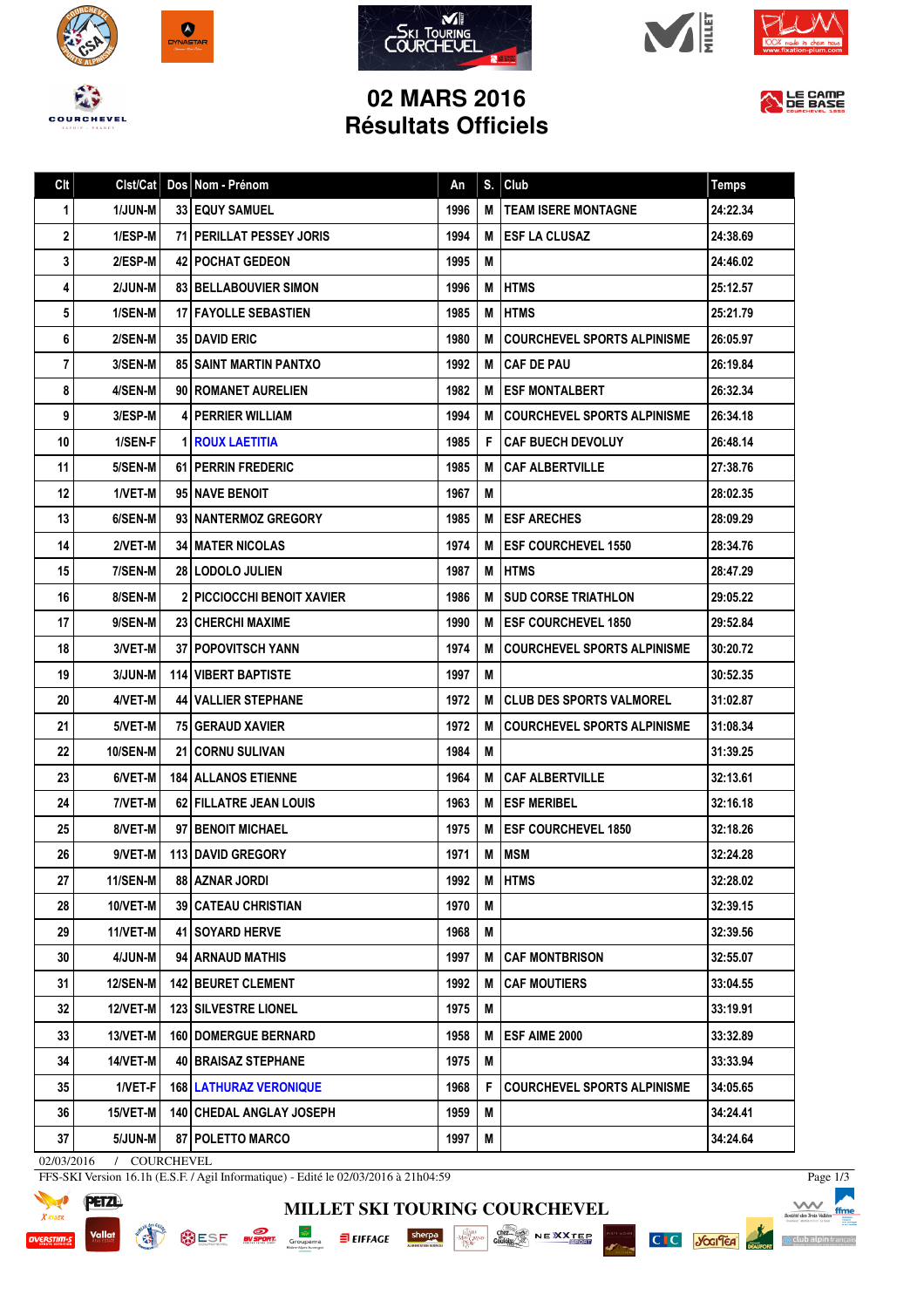| Clt | Clst/Cat        | Dos   Nom - Prénom                 | An   | S. | Club                               | <b>Temps</b> |
|-----|-----------------|------------------------------------|------|----|------------------------------------|--------------|
| 38  | 2/SEN-F         | 162 MILLISCHER ANNE LISE           | 1987 | F  | <b>CAF VANOISE TARENTAISE</b>      | 34:52.35     |
| 39  | 3/SEN-F         | <b>43 FRESLON CAROLINE</b>         | 1980 | F  | <b>CAF CHAMONIX</b>                | 34:53.83     |
| 40  | 6/JUN-M         | <b>26 POURE TIMOTHEE</b>           | 1997 | M  | <b>CAF GRESIVAUDAN</b>             | 35:02.66     |
| 41  | 16/VET-M        | <b>147   USANNAZ JEAN NOEL</b>     | 1970 | M  | <b>ESF COURCHEVEL 1550</b>         | 35:11.36     |
| 42  | 7/JUN-M         | <b>29   MARMOTTAN CYRIL</b>        | 1997 | M  |                                    | 35:13.53     |
| 43  | <b>13/SEN-M</b> | <b>155 GRAILLE JEREMIE</b>         | 1979 | M  |                                    | 35:18.55     |
| 44  | <b>1/JUN-F</b>  | <b>38   MONNET CLARISSE</b>        | 1996 | F  | <b>TEAM YOGI TEA</b>               | 35:27.35     |
| 45  | <b>14/SEN-M</b> | <b>106 BLANC TAILLEUR ARNAUD</b>   | 1984 | M  | <b>CAF MOUTIERS</b>                | 35:45.23     |
| 46  | 8/JUN-M         | 126 PEYTAVIN ALEXIS                | 1998 | M  | <b>CAF MOUTIERS</b>                | 35:54.60     |
| 47  | 1/CAD-M         | 92 JUGAND HUGO                     | 2000 | M  |                                    | 36:04.37     |
| 48  | 17/VET-M        | 175 BIRKNER RAMON                  | 1973 | M  | <b>IESF COURCHEVEL 1850</b>        | 36:44.59     |
| 49  | 9/JUN-M         | <b>77 VINCENT FLORIAN</b>          | 1997 | M  | <b>ESF LES SAISIES</b>             | 37:14.12     |
| 50  | <b>15/SEN-M</b> | 110 CONTI GUILLAUME                | 1986 | M  |                                    | 37:29.24     |
| 51  | 18/VET-M        | <b>131 DE THIERSANT PASCAL</b>     | 1962 | M  | <b>COURCHEVEL SPORTS ALPINISME</b> | 38:19.91     |
| 52  | <b>19/VET-M</b> | <b>157 CRISTOFARI SEBASTIEN</b>    | 1966 | M  |                                    | 38:25.40     |
| 53  | 10/JUN-M        | 59 DURAND LEO                      | 1997 | M  | <b>ESF LES 2 ALPES</b>             | 38:30.08     |
| 54  | 4/SEN-F         | <b>284 L'HERPINIERE KATIE</b>      | 1979 | F  |                                    | 38:59.11     |
| 55  | 20/VET-M        | 158 BELL JIM                       | 1961 | M  |                                    | 38:59.28     |
| 56  | 21/VET-M        | <b>105 CUMMING DAVE</b>            | 1958 | M  | <b>CHAMONIX</b>                    | 39:06.72     |
| 57  | 16/SEN-M        | I HURLIN FREDERIC                  | 1980 | M  |                                    | 39:15.88     |
| 58  | <b>22/VET-M</b> | <b>188 CATELLA NICOLAS</b>         | 1974 | M  | CLUB DES SPORTS VALMOREL           | 39:30.49     |
| 59  | 2/VET-F         | <b>119 CHENAL CLAUDE</b>           | 1967 | F  | <b>HTMS</b>                        | 39:37.03     |
| 60  | 23/VET-M        | 117 DURAND DIDIER                  | 1970 | M  |                                    | 39:43.42     |
| 61  | 2/JUN-F         | <b>174 MIQUET LAURINE</b>          | 1997 | F  | <b>TEAM ISERE MONTAGNE</b>         | 39:44.80     |
| 62  | 24/VET-M        | <b>186 HAWKINS PATRICK</b>         | 1968 | M  |                                    | 40:03.20     |
| 63  | 3/VET-F         | <b>199 BARTNICKI MIREILLE</b>      | 1970 | F  | <b>CAF ALBERTVILLE</b>             | 40:11.50     |
| 64  | 25/VET-M        | 149 BLACK MARK                     | 1973 | M  |                                    | 40:32.53     |
| 65  | <b>17/SEN-M</b> | <b>170 BERNARD GRANGER LAURENT</b> | 1979 | м  | <b>CAF ARAVIS</b>                  | 40:33.31     |
| 66  | <b>11/JUN-M</b> | <b>8 CRETET MATHIEU</b>            | 1998 | M  |                                    | 40:54.71     |
| 67  | 1/BEN-F         | <b>247 BLANC ELISA</b>             | 2004 | F  | <b>CLUB DES SPORTS COURCHEVEL</b>  | 41:04.90     |
| 68  | 26/VET-M        | <b>167   DUMOLLARD MICHEL</b>      | 1966 | M  |                                    | 41:19.67     |
| 69  | 27/VET-M        | <b>111 VIALLY LAURENT</b>          | 1974 | M  | <b>CLUB DES SPORTS COURCHEVEL</b>  | 41:20.77     |
| 70  | <b>28/VET-M</b> | <b>159 I D'AVEZAC PHILIPPE</b>     | 1958 | M  |                                    | 41:42.95     |
| 71  | 2/CAD-M         | 285 BLANC OSCAR                    | 2001 | M  |                                    | 41:57.90     |
| 72  | <b>12/JUN-M</b> | <b>3 DESHUSSES GREGOIRE</b>        | 1998 | М  | <b>SCOBE ALBERTVILLE</b>           | 42:55.84     |
| 73  | 1/SVET-M        | 300 BONIN ALAIN                    | 1956 | M  |                                    | 43:16.51     |
| 74  | 4/VET-F         | <b>161   GACHET MAUROZ PASCALE</b> | 1958 | F  | <b>ESF COURCHEVEL 1550</b>         | 43:32.51     |
| 75  | 5/SEN-F         | 125 COSTY SOPHIE                   | 1984 | F  |                                    | 44:06.31     |
| 76  | 1/SVET-F        | <b>152 PINKERTON LESLEY</b>        | 1956 | F  |                                    | 44:16.03     |
| 77  | 6/SEN-F         | 108 PICCIOCCHI AURORE              | 1986 | F. | <b>SUD CORSE TRIATHLON</b>         | 44:38.01     |
| 78  | <b>18/SEN-M</b> | <b>179 LOOS CHRISTIAN</b>          | 1982 | M  |                                    | 45:23.44     |
| 79  | <b>29/VET-M</b> | 118 PEYTAVIN MARC                  | 1965 | M  |                                    | 45:29.76     |

02/03/2016 / COURCHEVEL

FFS-SKI Version 16.1h (E.S.F. / Agil Informatique) - Edité le 02/03/2016 à 21h05:00

Page 2/3